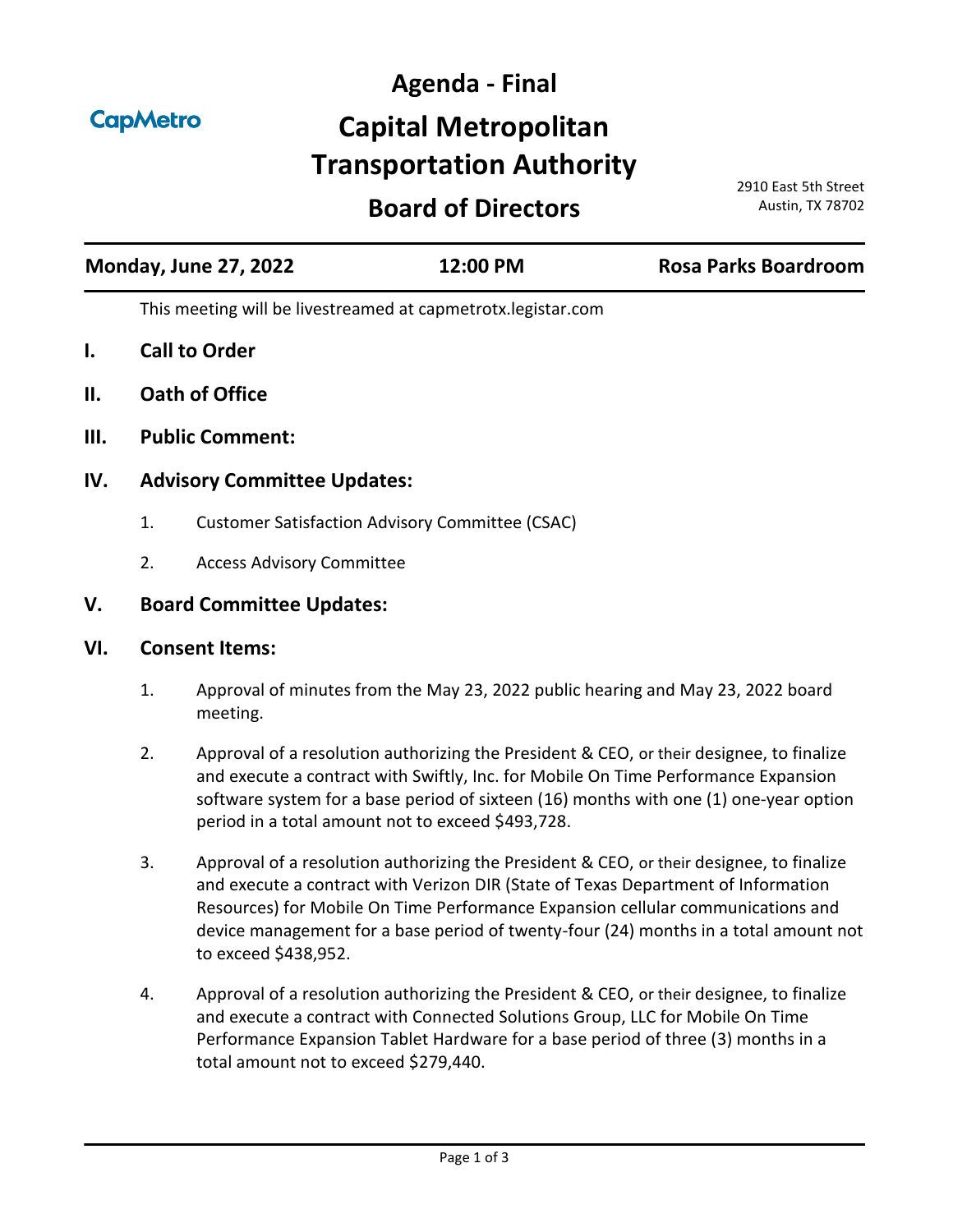# **VI. Action Items:**

- 1. [Approval of a resolution authorizing the President & CEO, or their designee, to implement the](http://capmetrotx.legistar.com/gateway.aspx?m=l&id=/matter.aspx?key=1565)  August 2022 Service Changes.
- 2. [Approval of the Proposed Amendment to the CapMetro Bylaws](http://capmetrotx.legistar.com/gateway.aspx?m=l&id=/matter.aspx?key=1543)
- 3. Approval of a resolution authorizing the President & CEO, or their designee, to finalize and [execute a contract with Krauthamer and Associates for Executive Recruiting Services in an](http://capmetrotx.legistar.com/gateway.aspx?m=l&id=/matter.aspx?key=1584)  amount not to exceed \$600,000 for two base years and two one-year options.
- 4. [Approval of a resolution confirming new board member Matt Harriss' appointment to](http://capmetrotx.legistar.com/gateway.aspx?m=l&id=/matter.aspx?key=1571)  the Finance, Audit and Administration Committee for the remainder of 2022 and naming him as Chair of the Committee.
- 5. Approval of a resolution authorizing the President & CEO, or their designee, to finalize and execute a contract with the State of Texas, acting by and through the Texas Department of Transportation (TxDOT), for the sale of approximately 0.0138 acres of Capital Metro property [located at Interstate 35 and the Tech Ridge Park and Ride in Travis County, Texas, for a TxDOT](http://capmetrotx.legistar.com/gateway.aspx?m=l&id=/matter.aspx?key=1586)  highway construction project, for a not to exceed amount of \$11,382.
- 6. Approval of a resolution authorizing the President & CEO, or their designee, to vacate the easement commonly referred to as the McKalla or J.J. Pickle rail spur, between Capital Metro railroad right of way and Burnet Road, particularly described on the attached Exhibit A, and to take all additional actions necessary or advisable to vacate the easement, including without [limitation, negotiating and executing any other documents necessary or advisable, allowing for](http://capmetrotx.legistar.com/gateway.aspx?m=l&id=/matter.aspx?key=1588)  the reversion to the Grantor pursuant to certain Quitclaim Deeds.
- 7. Approval of a resolution authorizing all acts and proceedings done or initiated by the Capital [Metropolitan Transportation Authority, its employees, agents and attorneys for the acquisition](http://capmetrotx.legistar.com/gateway.aspx?m=l&id=/matter.aspx?key=1589)  of the fee simple title interest in a 0.8285-acre parcel of land located at 10612 Delta Drive, Austin, Texas, through purchase or by the process of eminent domain for the public purpose of the development and construction of the McKalla Station for Capital Metro's MetroRail Red Line regional rail service.

#### **VII. Discussion Items:**

- 1. [Public Safety Program Update](http://capmetrotx.legistar.com/gateway.aspx?m=l&id=/matter.aspx?key=1520)
- 2. [Public Transportation Agency Safety Plan \(PTASP\) Update](http://capmetrotx.legistar.com/gateway.aspx?m=l&id=/matter.aspx?key=1575)

#### **VIII. Reports:**

1. [President & CEO Monthly Update](http://capmetrotx.legistar.com/gateway.aspx?m=l&id=/matter.aspx?key=1457)